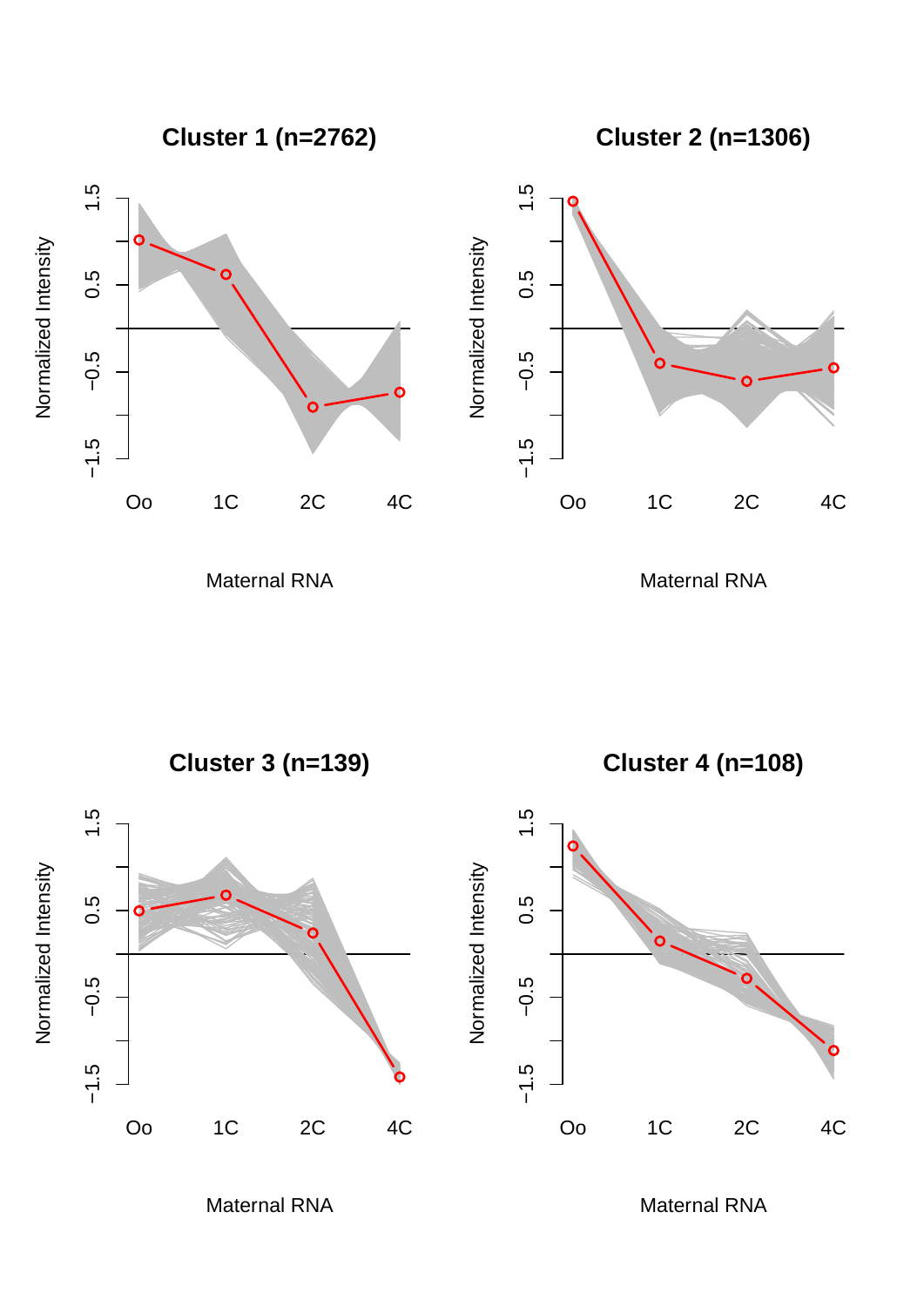**Cluster 5 (n=2697)**

**Cluster 6 (n=315)**





Minor ZGA

Minor ZGA



Minor ZGA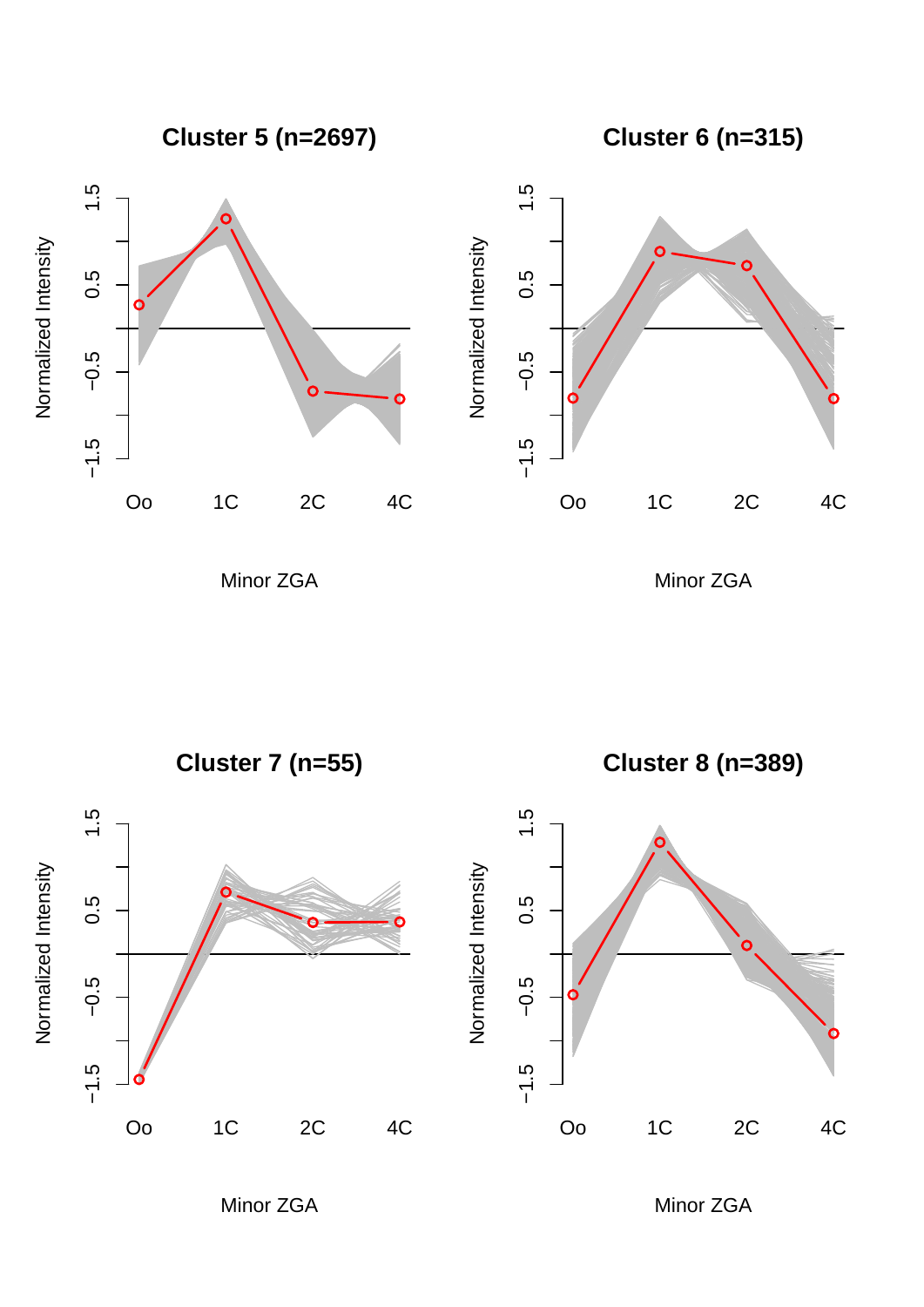**Cluster 9 (n=101)**

**Cluster 10 (n=248)**





Minor ZGA to MGA

Minor ZGA to MGA



Minor ZGA to MGA

Maternal to ZGA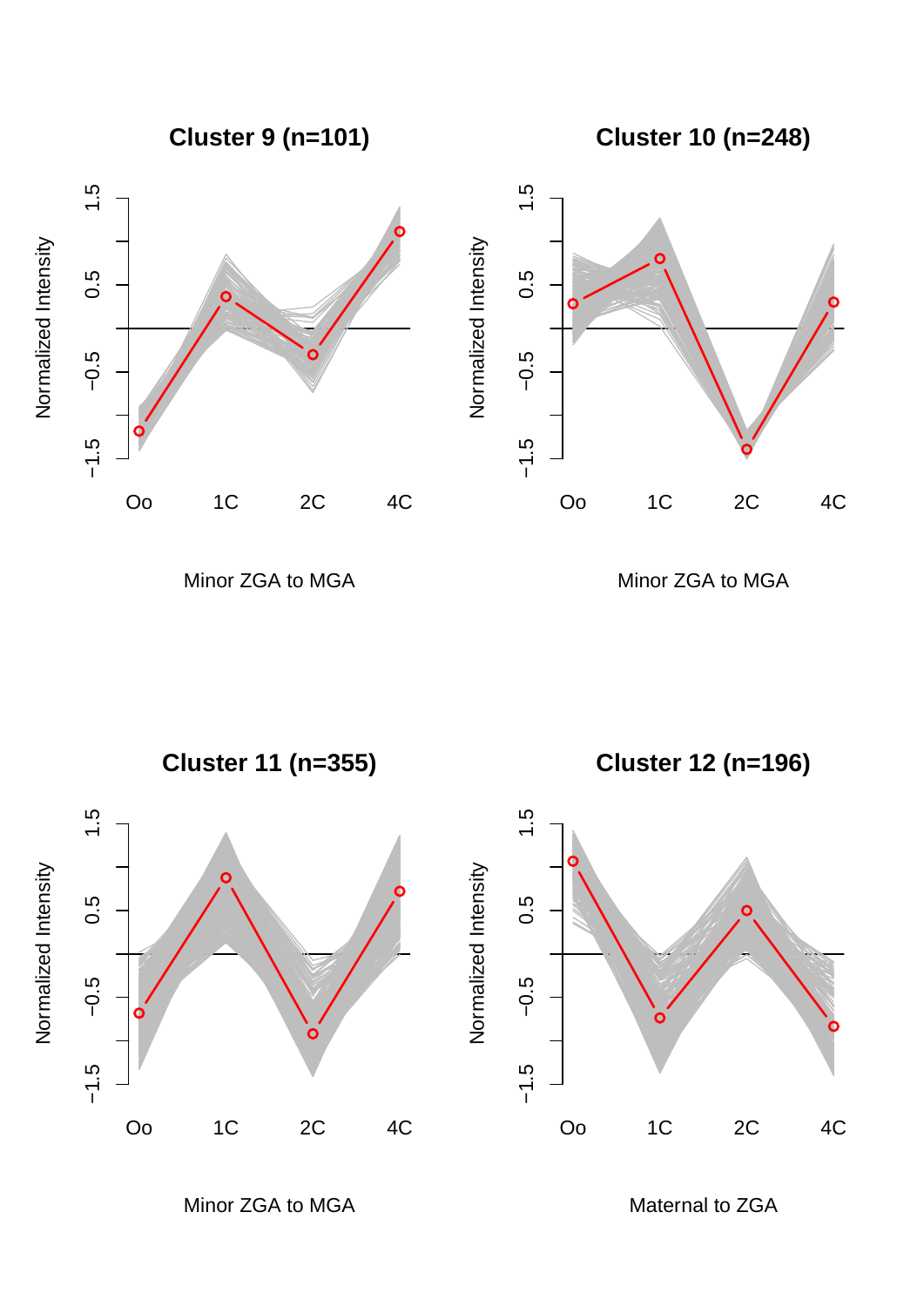

Maternal to ZGA

Major ZGA



Major ZGA

Major ZGA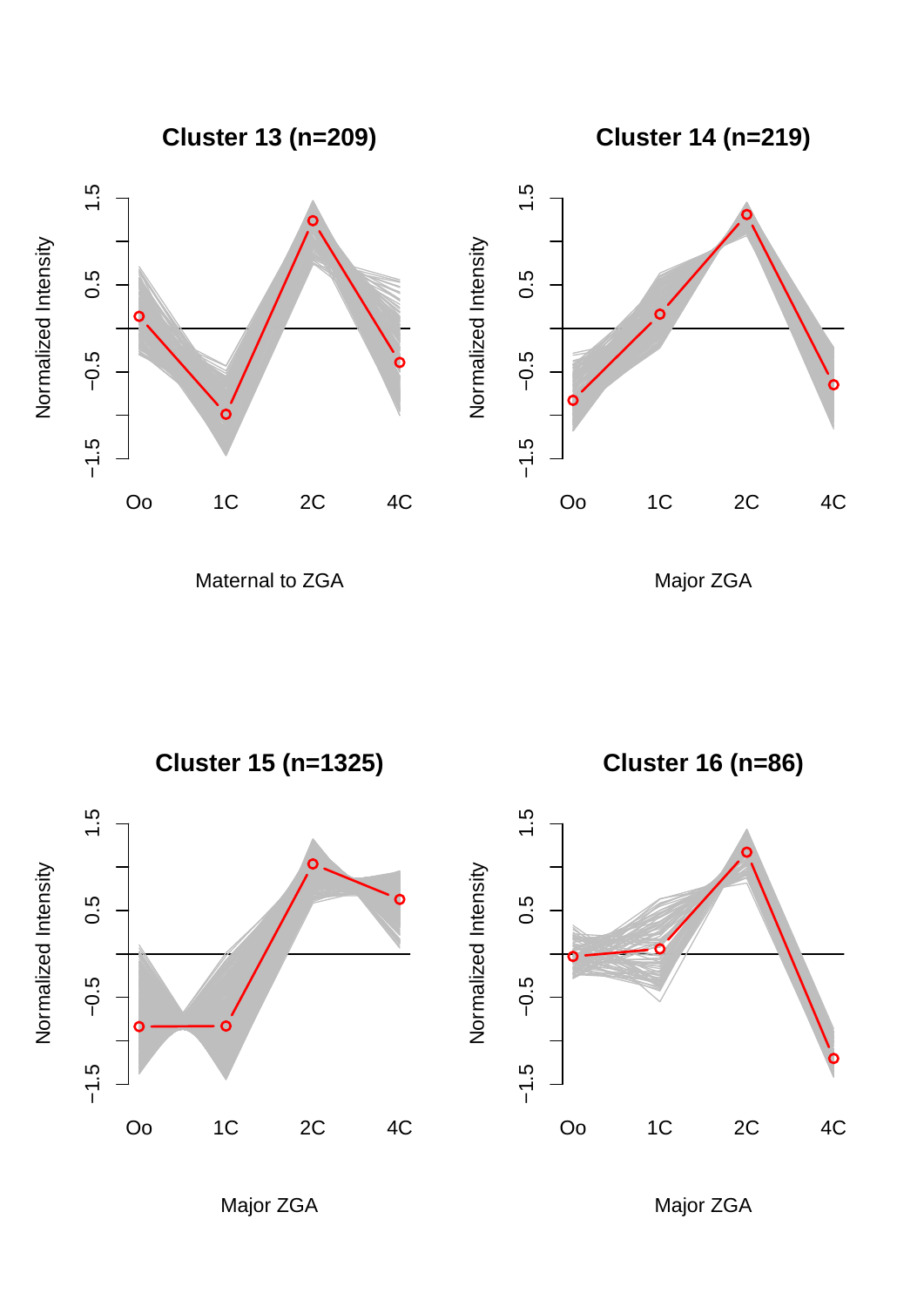

Maternal to MGA

Maternal to MGA



Maternal to MGA

Maternal to MGA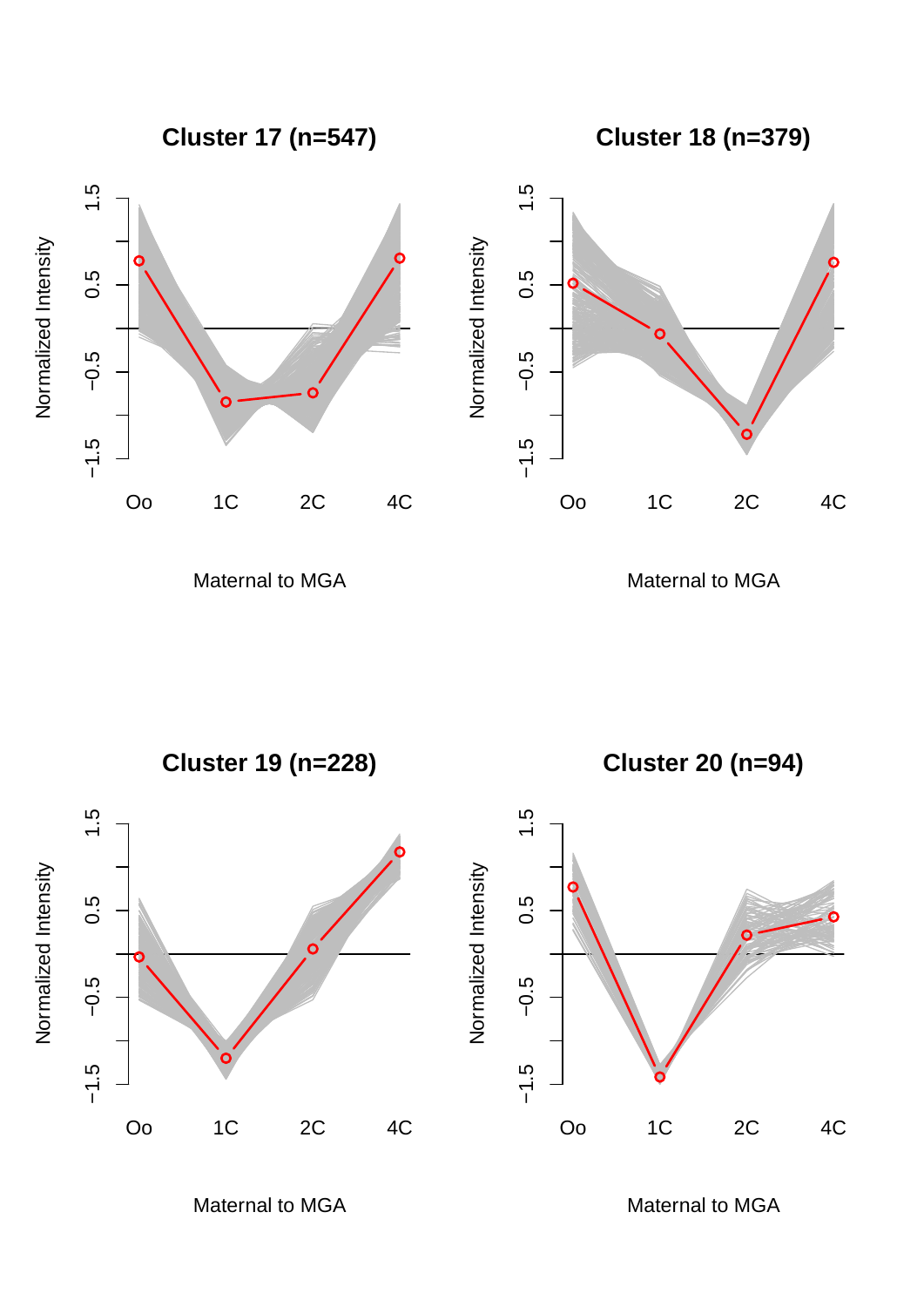

**Cluster 22 (n=106)**



MGA





1−Cell Transient

2−Cell Transient